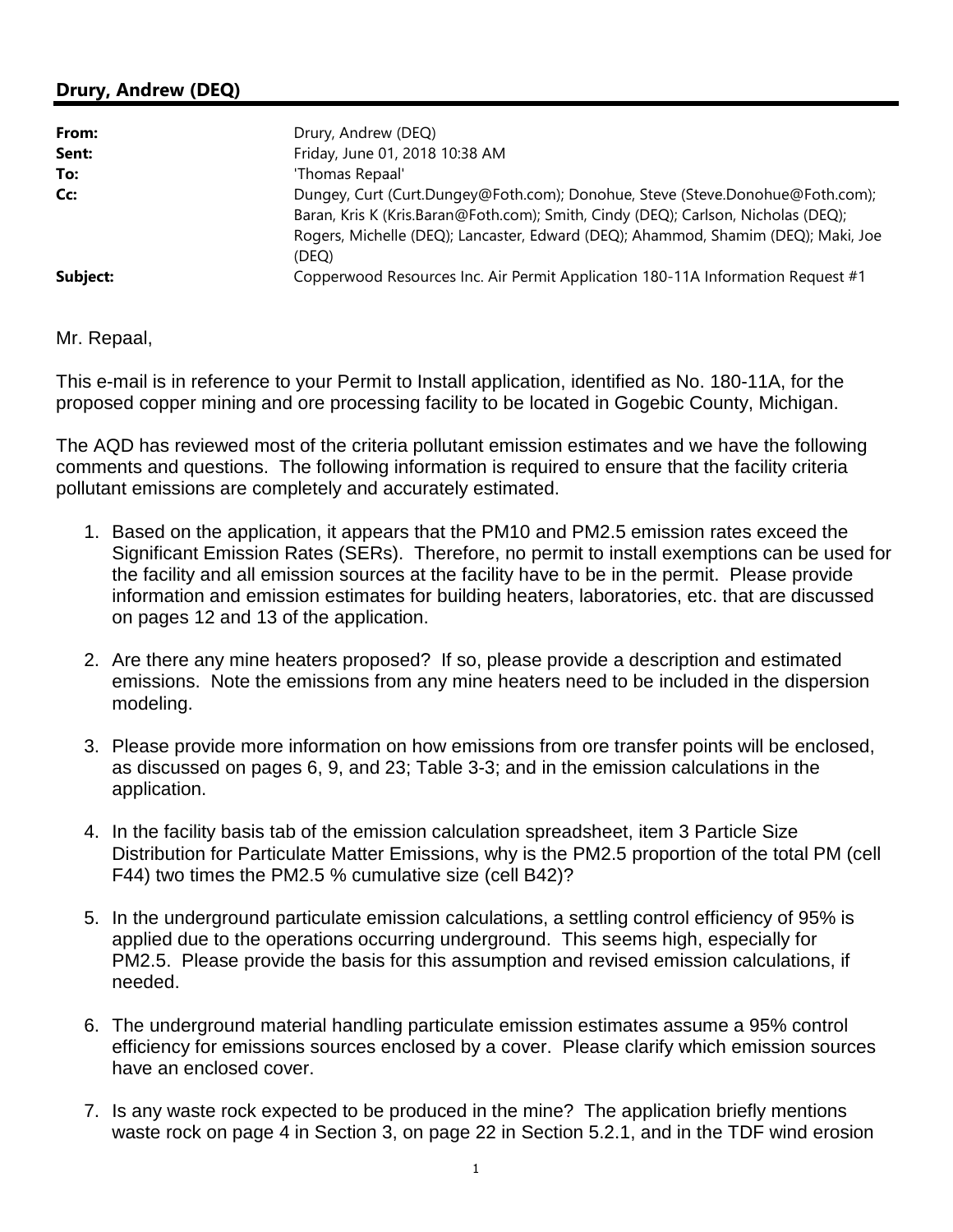emission calculations, but there are no emission estimates for waste rock mining. If waste rock will be mined, please provide emission estimates.

- 8. In the underground blasting emission calculations, the hourly emission rates are determined by dividing the daily emission rates over 20 hours of operation per day. Will blasting be conducted for 20 hours per day? If not, please provide estimates of the peak hourly pollutant emission rates based on the expected hours per day of blasting.
- 9. In the surface ore transfer calculations, does the "Surplus Ore Feed Transfer (using FE) to Feed Ore Conveyor (No.1) (Return from Ore Stockpile)" in cell A21 represent material going from conveyor 4 back to conveyor 1, returning from the stockpile?
- 10.In the surface ore transfer calculations, does the "From Ore Stockpile footprint back to Surplus Ore Hopper (loading from FE loader)" in cell A31 represent the FEL loading ore to the hopper to go to the conveyor?
- 11.In the surface ore transfer calculations, is a 95% control efficiency (for the emission source being indoors or enclosed) appropriate for FEL transfers? Please address each FEL transfer and provide revised emission estimates if necessary.
- 12.Comparing the ore stockpile material transfer calculations to the surface ore transfer calculations, please explain why AP-42 13.2.4 was used for the ore stockpile calculations while AP-42 11.19-2 was used for the surface ore transfers and provide revised emission estimates if necessary.
- 13.Does emission point F002 in the surface ore transfer calculations duplicate emission point F004 in the ore stockpile material handling calculations? If not, please explain the difference.
- 14.What is the basis for the 5% moisture content of the ore used in the ore stockpile material handling calculations (cell R18)?
- 15.In the ore stockpile calculations, the vehicle travel calculations reference AP-42 13.2.1, but the calculations appear to be based on AP-42 13.2.2, which would be appropriate for unpaved roads. Please clarify which section of AP-42 was used for the calculations.
- 16.In the ore stockpile vehicle travel calculations, the estimate circuit length (13,860 feet in cells H63, H64, and H65) does not match the circuit length given in footnote 2 (13,124 feet). Please clarify this and provide revised emission estimates, if necessary.
- 17.In the ore stockpile vehicle travel calculations, it looks like the conversion from feet to miles is not correct. It appears, in cells L63, L64, and L65, that a conversion factor of 8,760 feet per mile was used rather than 5,280 feet per mile. Please address this and provide revised emission estimates, if necessary.
- 18.In the access truck travel calculations, only the concentrate and water trucks are included. Trucks used to deliver reagents and explosives should be included as well, since, based on expected usage rates, these trucks could represent a significant portion of the total truck traffic. Please evaluate the number of other types of trucks and provide additional emission calculations for them, if warranted.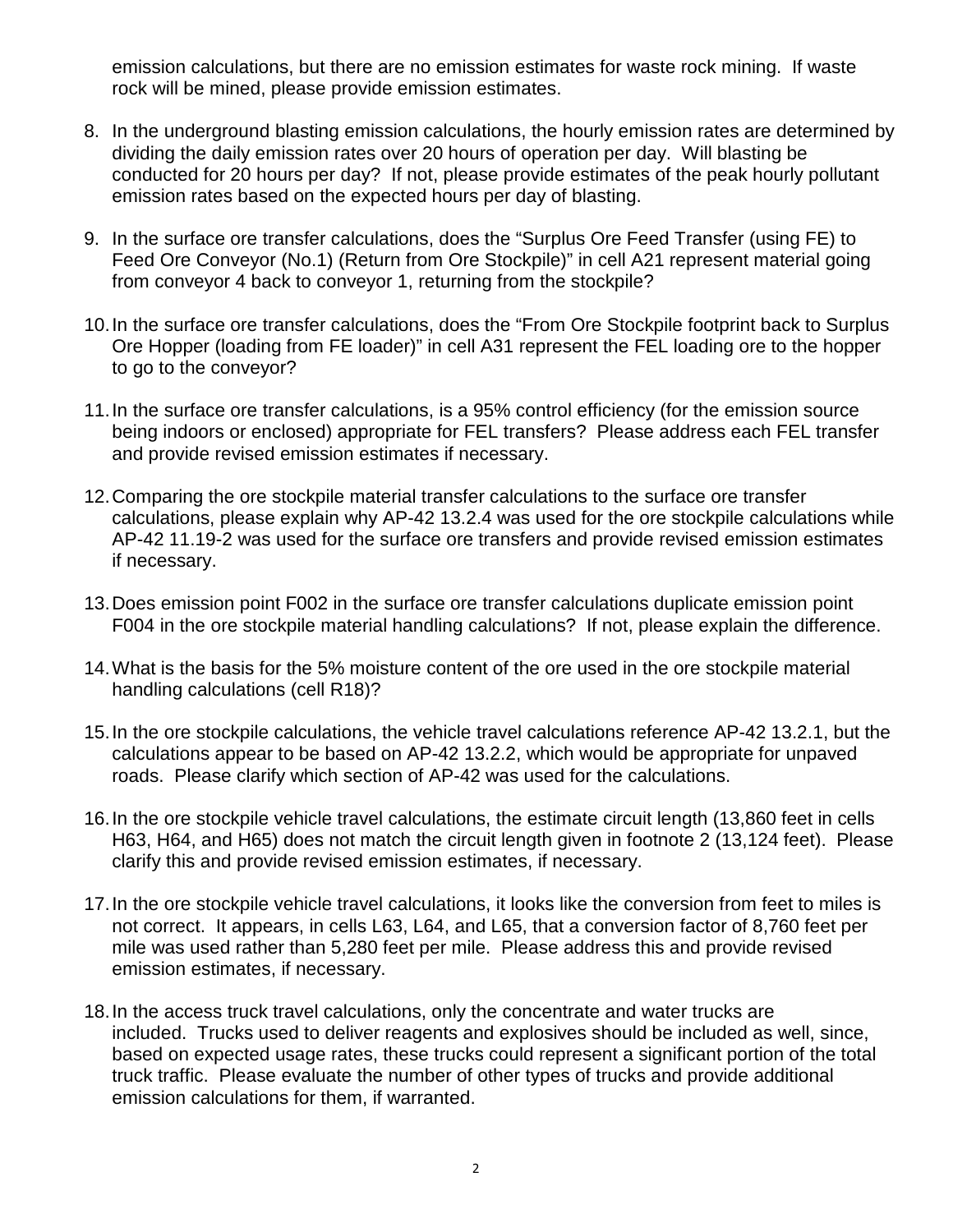- 19.Please provide further discussion regarding the assumption that the particle size ratios for the ore storage pile will be the same as for the tailings in the TDF, since the tailings have a much higher silt content (92.42%) than the ore (2%).
- 20.In the natural gas power plant calculations, are the manufacturer emission factors based on kW output for the engines or the input? The calculations apply the emission factors to the output. If the emission factors are based on the kW input, please provide revised emission estimates.
- 21.For the natural gas power plant, the AP-42 emission factors appear to be applied to the Btu output from the engines. However, the AP-42 emission factors are based on the heat input to the engines. Looking at the heat rate in kJ/kWh and the electrical efficiency on page 15 of the engine manufacturer data in Appendix A-1, the heat input for each engine appears to be about 41 MM Btu/hr, rather than 19 MM Btu/hr. Please re-evaluate the engine emission calculations and provide revised calculations if necessary.
- 22.For the natural gas generator engines, does the manufacturer have formaldehyde emission data?
- 23.In the natural gas power plant calculations, the following toxic air contaminants appear to be HAPs but are not marked that way: xylene, 1,1 dichloroethane, 1,2 dichloropropane, chloroethane, toluene, and vinyl chloride. The emissions of these compounds are low and will not make the facility a major HAP source, but the application should accurately reflect the HAP emissions.
- 24.In the natural gas power plant calculations, should row 60 be benzo(e)pyrene with an emission factor of 4.15E-7 rather than benzo(a) pyrene with an emission factor of 4.50E-7?
- 25.Does Copperwood know if ammonia or urea will be used in the SCR systems on the engines?
- 26.Will the natural gas power plant have any continuous emission monitors? Will there be emission monitors to ensure the control equipment is working correctly?
- 27.For the emergency generator engines, are the manufacturer's g/hp-hr emission factors based the power output or the power input? Please review the calculations and provide revised emission estimates if necessary.
- 28.For the emergency generator engines, should the horsepower given on the manufacturer's specification sheet, corresponding to the chosen emission factor, be used to estimate the emissions, rather than the horsepower calculated from the kW rating of the unit (732 hp vs. 670 hp for the 500 kW engines and 1482 hp vs. 1341 hp for the 1000 kW engine)? Please provide revised emission estimates if necessary.
- 29.In the reagent emission calculations, the consumption of "flocculant (To be determined)" is given as 1.1 ton/year, which seems quite low. Please investigate the estimated consumption of this material and proved a revised value, if necessary. Note the amount of this material used could affect the vehicle traffic emission calculations, depending on how many deliveries of this material would be required.
- 30.Based on the reagent calculations use of the AP-42 11.12-2 "Cement supplement unloading to elevated storage silo (pneumatic) (controlled E.F.)" emission factor, it appears there will be a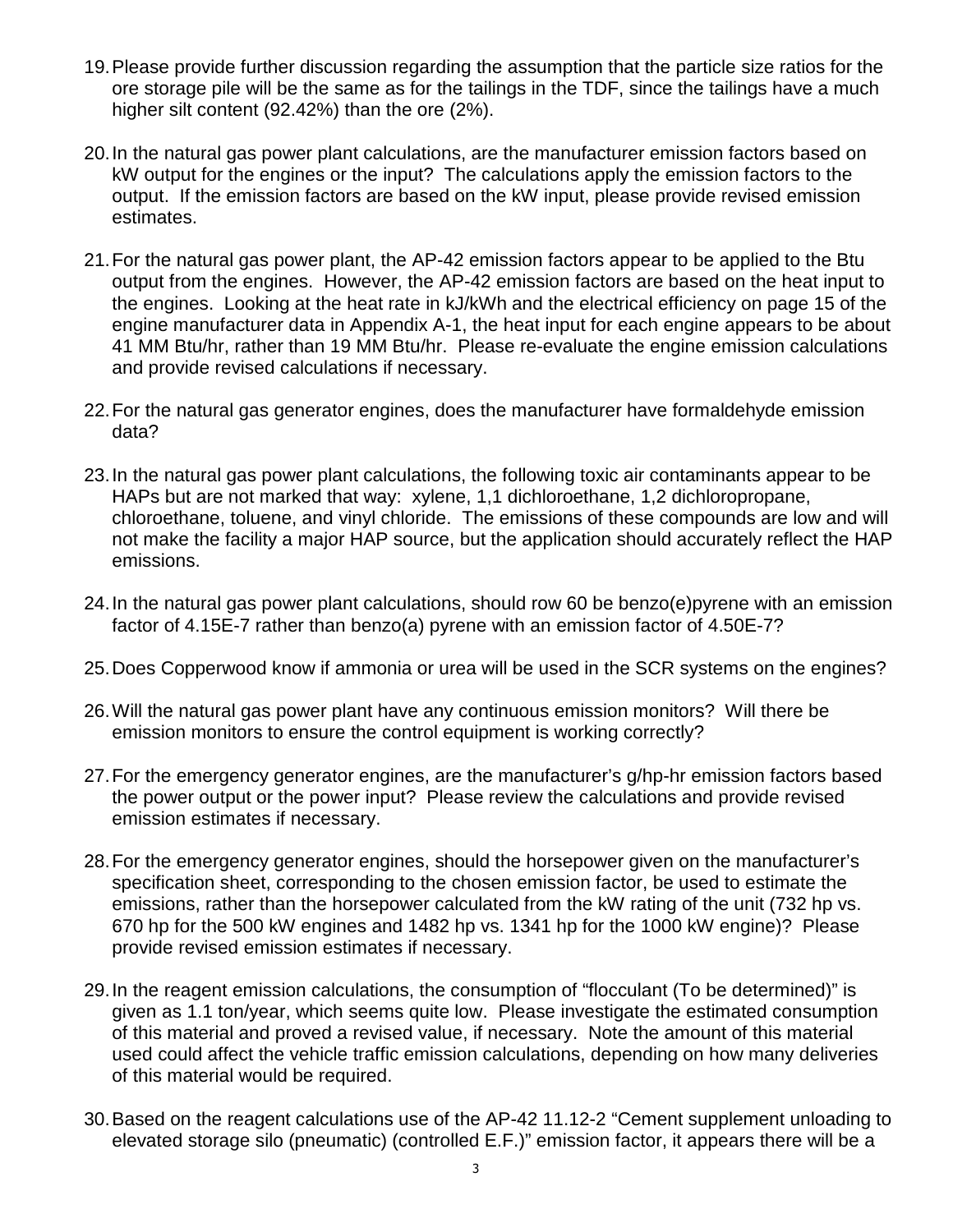lime storage silo. Please confirm if there will be a silo and, if so, what type of control it will have, such as a bin vent filter.

- 31.For the dry reagent handling calculations, except as noted below, the PM10 and PM2.5 emission factors are the same and the PM2.5 emissions are assumed to be 35% of the PM10 emissions in column I. What is the basis for this assumption? It does not seem to match the information on the facility basis sheet.
- 32.For the lime silo filling calculation in row 42, the PM2.5 emission factor is assumed to be 30% of the PM10 factor in column E. However, in column I (the PM2.5 calculation), the PM2.5 emissions are assumed to be 35% of the PM10. Please clarify what percentage (30% or 35%) of the PM10 is PM2.5 and provide the basis for the percentage.
- 33.The reagent emission summary lists two materials (the flocculant and anti-scalant) as "To be determined". Have these materials been selected yet? If so, please provide SDS or other information for them.
- 34.For the NDM emission calculation, please verify the density used in cell I67. The value in the cell (67.1) does not match the calculated density in row 65 (7.1 lb/gallon).
- 35.The liquid reagent emission calculations assume there are 31.5 gallons in a barrel. Please verify this, as we typically see applicants use 42 gallons per barrel, especially in relation to AP-42 Section 7.1 and petroleum products.
- 36.We have not evaluated the GHG calculations in detail yet. However, it looks like the natural gas power plant calculations are based on the energy output of the engines (19 MM Btu/hr) rather than the energy input of the engines, which may be around 41 MM Btu/hr, as mentioned in number 21 above. Please review these calculations and verify that the GHG emissions are estimated based on the expected fuel usage.
- 37.The dispersion modeling for the natural gas power plant engines is based on the emissions from four engines divided over the five stacks. This approach may be acceptable for pollutants with annual averaging times, but is not appropriate for pollutants with shorter averaging times. For the shorter averaging time pollutants, the emissions should be modeled from the four stacks that result in the highest modeled impacts in order to evaluate the worst case operating scenario.

 Please provide the information requested above as soon as possible. We would appreciate a response by June 22, 2018.

 As we continue our review of your application, and based on your responses to these questions, additional information may be needed and we may have additional questions.

 Note, any changes to the emission estimates will require the dispersion modeling to be updated to reflect the changes. We are not asking you to revise any modeling at this point, if revised modeling will be needed, as further review of your application and/or review of your responses to these questions may result in additional changes to the emission estimates which would have to be incorporated into the dispersion modeling.

 We will continue our review of your application and provide any additional questions as soon as we can.